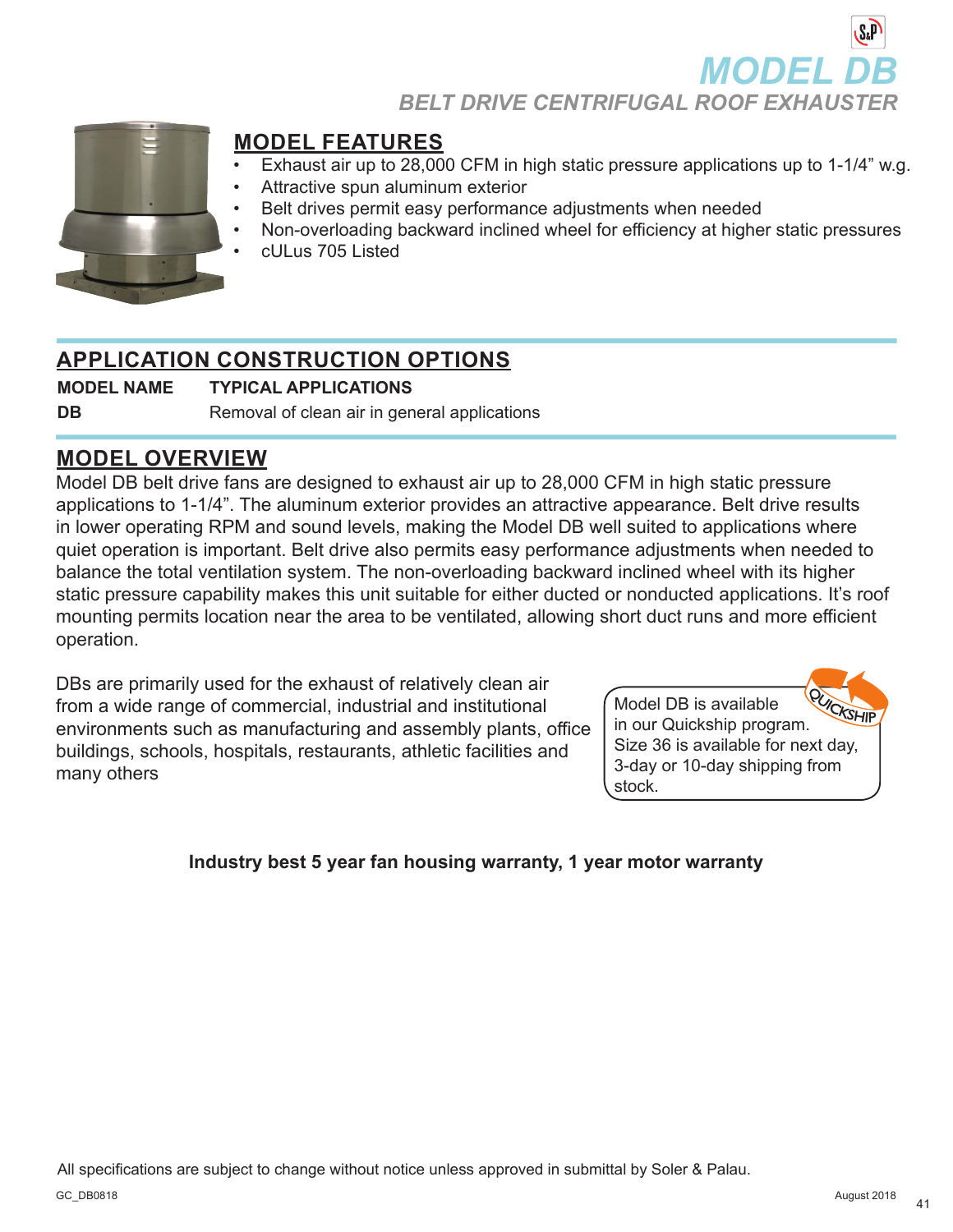

### **CONSTRUCTION FEATURES AND OPTIONS**



**Aluminum Motor Cover**

Provides weather protection for motor compartment and easy access for servicing **Motor Base** 

**Disconnect Switch** Standard with ODP single speed motors

#### **Bearings**

Air handling ball bearing type with cast iron housing and grease fittings

> **Deep Spun Single Piece Inlet** For optimum air and sound performance

**Stainless Steel Exterior Fasteners Standard**

**Factory Run & Tested** Assures dependable operation

**Drives** Sized for 150% of drive HP, adjustable pitch motor sheaves

**Motor** Open drip-proof construction standard

Adjusts for maintaining proper belt tension

**Neoprene Vibration Isolators** Reduce vibration and sound

**Aluminum Birdscreen Standard** 

**Aluminum Centrifugal Wheel** Non-overloading, backward inclined tapered blades for maximum efficiency

**Welded Fan Base** For rigidity and weather protection

**Automatic Backdraft Damper** (Optional)

**UL Label** For electrical reliability **Watertight Conduit** For ease of electrical connection from below roof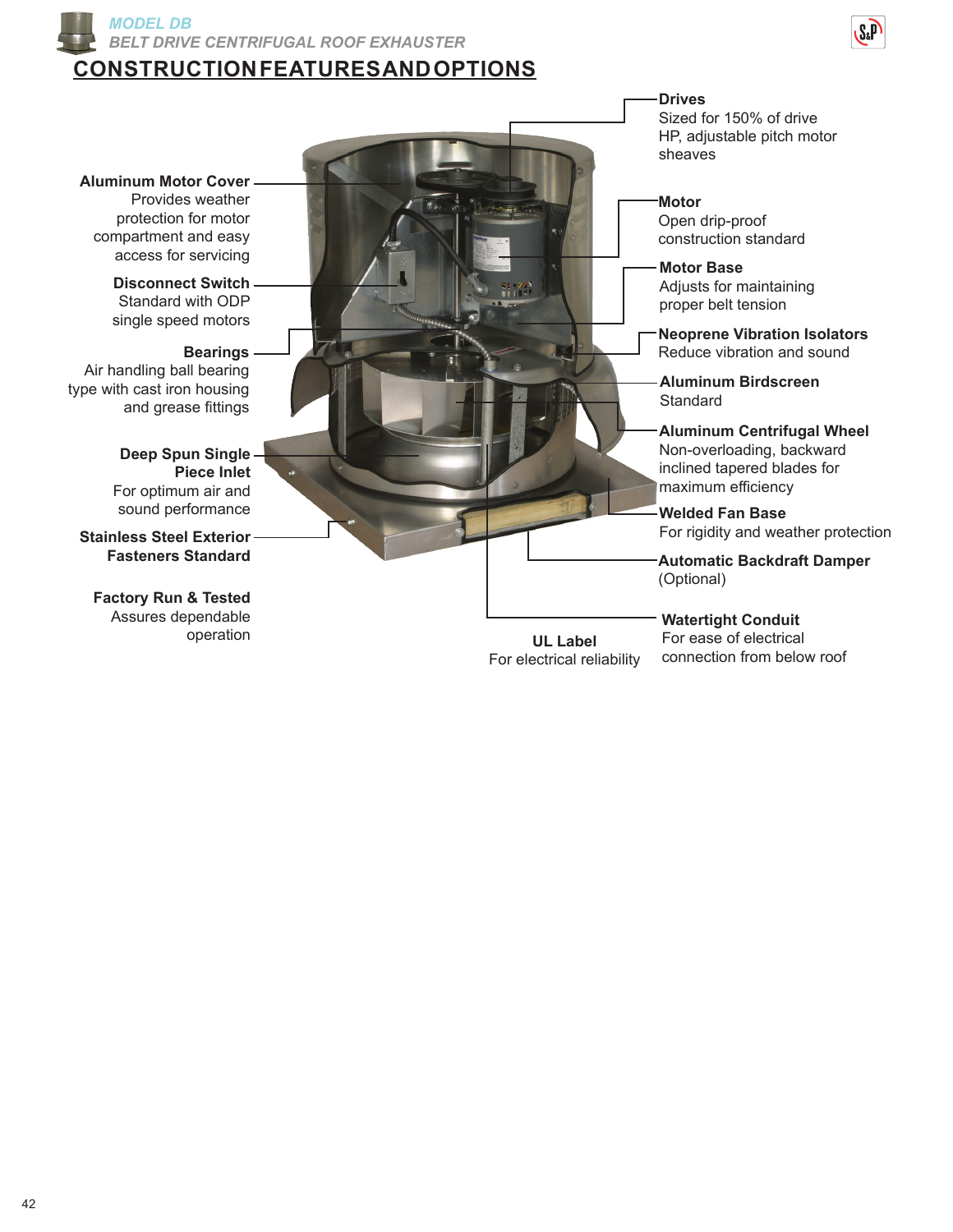

# **CONSTRUCTION/SPECIFICATION CHECKLIST**

### **Housing**

- Curb cap with integral deep spun inlet for efficient performance.
- Heavy-gauge aluminum for extra strength.
- Designed for maximum weather protection and attractive appearance.
- Heavy-gauge motor support for rigidity and strength.
- Neoprene isolators for reduction of vibration and sound.
- Quick-Release latches on motor cover for easy access to motor compartment.
- Water tight conduit tube for easy electrical connection from below roof.
- Aluminum birdscreen standard.
- Stainless steel fasteners on exterior.

#### **Centrifugal Wheel**

- All aluminum wheel.
- Backward inclined for efficiency at higher static pressure.
- Non-overloading for safe operation in ducted systems.
- Tapered blades for efficiency and quiet operation.
- Heavy aluminum hub for extra strength.
- Statically and dynamically balanced for smooth operation.

#### **Motors**

- 1 year warranty.
- Brands are nationally recognized and locally serviced.
- Single speed open drip-proof are standard.
- Explosion-proof, totally enclosed and two-speed motors are available.
- All motors are rated for continuous duty.
- 182T and larger motors shipped unmounted for field installation.
- Disconnect switch standard on single speed drip-proof and totally enclosed motors.

#### **Drives**

- Sized for minimum 150% of drive horsepower.
- Machined cast iron adjustable motor pulleys.
- Adjustable base for belt tensioning.
- Non-static oil resistant V-Belts.

#### **Bearings**

- Heavy-duty ball bearing type.
- Pre-lubricated and permanently sealed.
- 5 year warranty.

#### **cULus Label**

- cULus 705 listing assures electrical safety and reliability.
- cULus 705 must be specified when required.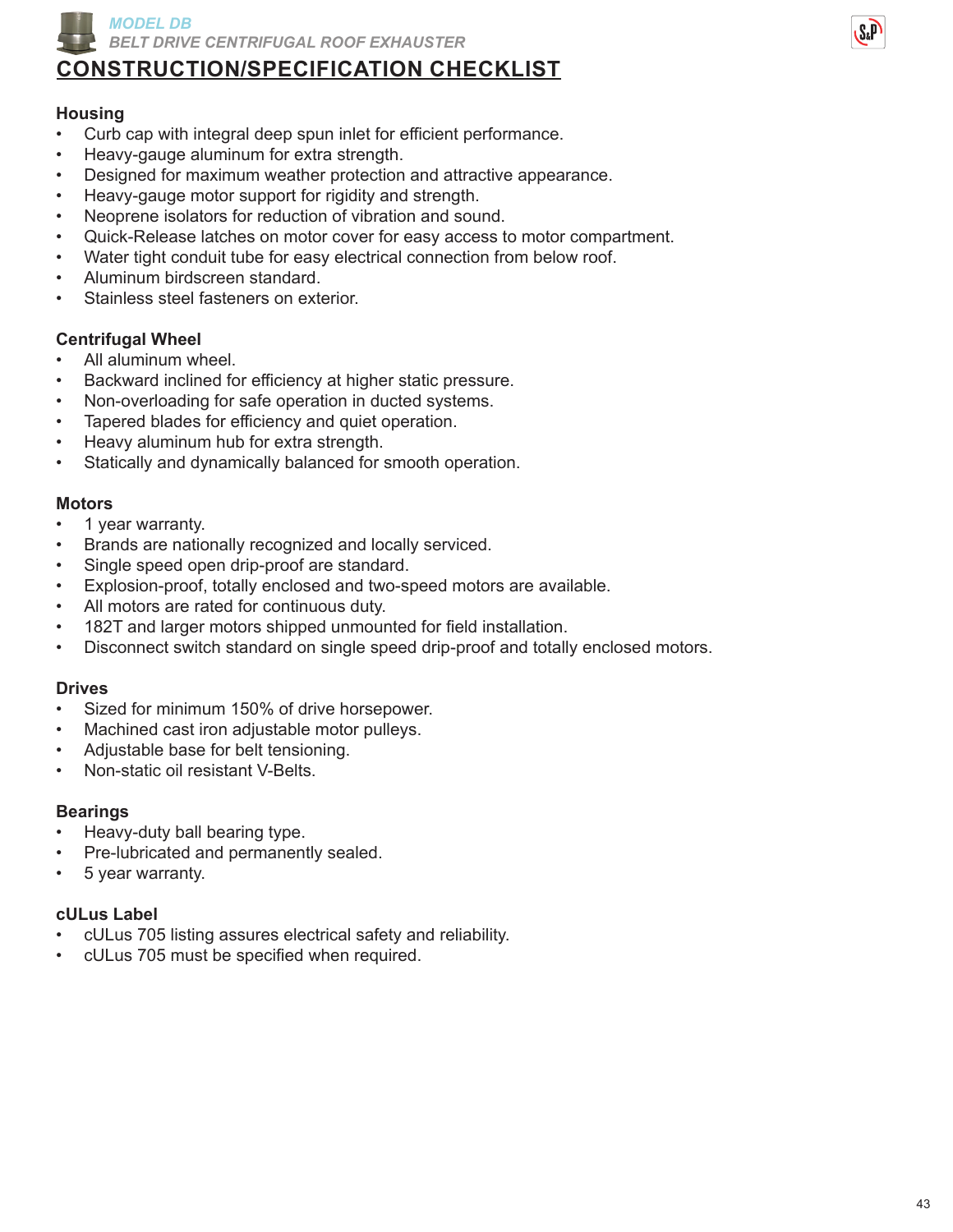*MODEL DB BELT DRIVE CENTRIFUGAL ROOF EXHAUSTER*

# **OPTIONS/ACCESSORIES**

**Automatic Belt Tensioner:** The Automatic Belt Tensioners eliminate the need for regular manual retensioning of drives, and the risk of inadvertently over-tensioning drive components is avoided and overall drive operating efficiency is enhanced. Benefits include reduction in startup and maintenance costs, increased belt life, increased drive efficiency, and ensure drive components do not snag obstructions.

**Roof Curb:** Prefabricated heavy-gauge galvanized steel, welded construction, 12" high (other heights are also available) with 1-1/2" wood nailer. Assures perfect fit of exhauster to roof opening. Options include burglar bars, single or double pitch construction and hinged curbs for easy duct access.

**Sound Curb:** Option of thermal acoustical lining or a complete maximum sound attenuating baffle system. Provision for mounting damper is available. Contact factory for information regarding effect on exhauster air performance and sound level.

**Motor Operated Damper:** Motor operated aluminum damper for positive closure against backdraft.

**Automatic Damper:** Automatic aluminum damper for ease in installation and effective backdraft protection.

**Companion Gravity Units:** Model RCX-II comes in a wide range of sizes and air capacities to provide relief or intake air to the system. Curbs and dampers are available to fit all sizes. Spun aluminum hoods provide a pleasing appearance, complementing the Model DB exhauster.

**Special Coatings:** Powered roof exhausters often require special coatings for protective and decorative purposes. Available coatings include: Synthetic Resin, Epoxy, and Heresite (air-dried phenolic). Contact your representative or the factory for more information on available coatings and colors.

**Curb Hinge Arrangement:** The curb hinge arrangement provides easy access to the exhaust fan, backdraft damper, and duct for servicing and cleaning.







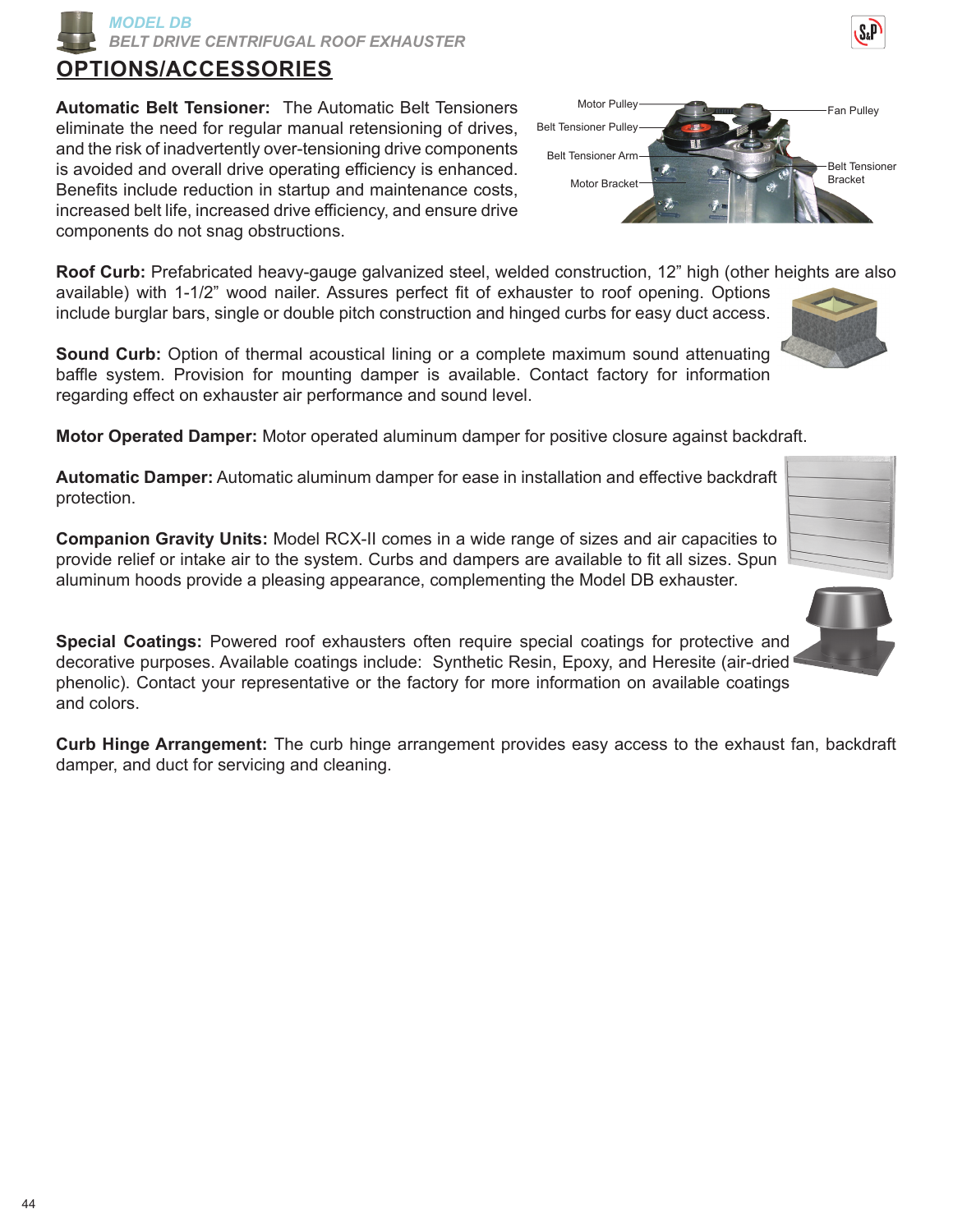



**SIZE 36**



| Dimensional Data |            |            |        |    |        |  |  |  |  |     |  |  |  |
|------------------|------------|------------|--------|----|--------|--|--|--|--|-----|--|--|--|
| Damper<br>OD 0   |            |            |        |    |        |  |  |  |  |     |  |  |  |
| 36               | $37 - 1/4$ | $40 - 3/4$ | 58-3/8 | 37 | 42-1/2 |  |  |  |  | 475 |  |  |  |

| CFM / BHP @ Static Pressure / Sones |                    |                    |                    |                    |                    |                             |                                       |                   |                  |                          |                    |            |                |                     |
|-------------------------------------|--------------------|--------------------|--------------------|--------------------|--------------------|-----------------------------|---------------------------------------|-------------------|------------------|--------------------------|--------------------|------------|----------------|---------------------|
| $\mathbf{0}$                        | 1/8                | 1/4                | 3/8                | 1/2                | 5/8                | 3/4                         | 7/8                                   | 1                 | $1 - 1/4$        | Catalog<br><b>Number</b> | <b>Drive Range</b> | <b>RPM</b> | <b>HP</b>      | <b>Tip</b><br>Speed |
| 5995<br>.16/3.9                     | 3550<br>.14/3.0    |                    |                    |                    |                    |                             |                                       |                   |                  | 3601                     |                    | 210        | 1/2            | 1945                |
| 6708<br>.22/4.9                     | 4887<br>.22/4.1    |                    |                    |                    |                    |                             |                                       |                   |                  | 3602                     |                    | 235        | 1/2            | 2177                |
| 7422<br>.30/5.9                     | 5964<br>.31/5.2    |                    |                    |                    |                    |                             |                                       |                   |                  | 3603                     | DP61               | 260        | 1/2            | 2408                |
| 8136<br>.40/7.0                     | 6868<br>.42/6.4    | 4443<br>.35/5.6    |                    |                    |                    |                             |                                       |                   |                  | 3604                     |                    | 285        | 1/2            | 2640                |
| 8849<br>.51/8.2                     | 7708<br>.53/7.7    | 5686<br>.48/6.8    |                    |                    |                    |                             |                                       |                   |                  | 3605                     | <b>DP62</b>        | 310        | 1/2            | 2871                |
| 9420<br>.62/9.2                     | 8361<br>.64/8.8    | 6793<br>.62/8.0    | 4157<br>.49/7.1    |                    |                    |                             |                                       |                   |                  | 3606                     |                    | 330        | 3/4            | 3057                |
| 10134<br>.77/10.1                   | 9166<br>.80/9.7    | 7936<br>.80/9.1    | 5730<br>.68/8.3    |                    |                    |                             |                                       |                   |                  | 3607                     | DP63               | 355        | 3/4            | 3288                |
| 10562<br>.87/10.7                   | 9646<br>.90/10.3   | 8521<br>.91/9.7    | 6450<br>.80/8.9    | 3321<br>.57/8.8    |                    |                             |                                       |                   |                  | 3608                     |                    | 370        | $\mathbf{1}$   | 3427                |
| 10990<br>.98/11.3                   | 10122<br>1.02/10.8 | 9075<br>1.02/10.3  | 7268<br>.94/9.7    | 5137<br>.80/9.0    |                    |                             |                                       |                   |                  | 3609                     |                    | 385        | 1              | 3566                |
| 11418<br>1.10/11.9                  | 10593<br>1.14/11.4 | 9607<br>1.15/10.9  | 8102<br>1.09/10.3  | 6133<br>.96/9.7    |                    |                             |                                       |                   |                  | 3610                     | DP64               | 400        | $1 - 1/2$      | 3705                |
| 11846<br>1.23/12.6                  | 11060<br>1.27/12.0 | 10120<br>1.28/11.6 | 8852<br>1.25/10.9  | 6860<br>1.10/10.4  | 3994<br>.84/10.2   |                             |                                       |                   |                  | 3611                     |                    | 415        | $1 - 1/2$      | 3844                |
| 12275<br>1.37/13.3                  | 11524<br>1.41/12.8 | 10623<br>1.43/12.2 | 9521<br>1.41/11.6  | 7583<br>1.26/11.1  | 5709<br>1.11/10.5  |                             |                                       |                   |                  | 3612                     | DP65               | 430        | $1 - 1/2$      | 3983                |
| 12703<br>1.52/14.3                  | 11985<br>1.56/13.6 | 11118<br>1.58/13.0 | 10124<br>1.57/12.4 | 8417<br>1.45/11.8  | 6731<br>1.31/11.3  |                             |                                       |                   |                  | 3613                     |                    | 445        | $1 - 1/2$      | 4122                |
| 13416<br>1.79/15.5                  | 12747<br>1.83/15.0 | 11931<br>1.86/14.6 | 11059<br>1.86/14.0 | 9774<br>1.79/13.3  | 7958<br>1.62/12.7  | 6170<br>1.44/12.2           |                                       |                   |                  | 3614                     |                    | 470        | $\overline{2}$ | 4353                |
| 13987<br>2.03/16.7                  | 13351<br>2.08/16.2 | 12574<br>2.10/15.7 | 11770<br>2.11/15.2 | 10712<br>2.08/14.6 | 8982<br>1.90/14.1  | 7516<br>1.76/13.5           | 4507<br>1.34/13.2                     |                   |                  | 3615                     |                    | 490        | 2              | 4539                |
| 14558<br>2.29/17.9                  | 13953<br>2.34/17.4 | 13218<br>2.37/17.0 | 12453<br>2.38/16.5 | 11540<br>2.37/15.9 | 10114              | 8485<br>2.23/15.2 2.05/14.7 | 6849<br>1.86/14.2                     |                   |                  | 3616                     | DP66               | 510        | 3              | 4724                |
| 15272<br>2.64/19.4                  | 14701<br>2.69/18.9 | 14015<br>2.73/18.5 | 13287<br>2.74/18.1 | 12489<br>2.74/17.6 | 11391<br>2.67/17.0 | 9739<br>2.47/16.4           | 8401<br>2.32/15.8                     | 6406<br>2.03/15.6 |                  | 3617                     |                    | 535        | 3              | 4955                |
| 15986<br>3.03/21                    | 15445<br>3.09/21   | 14803<br>3.12/20   | 14106<br>3.14/19.7 | 13387<br>3.15/19.3 | 12494<br>3.12/18.7 | 11151                       | 9603<br>2.96/18.2 2.75/17.6 2.59/17.1 | 8338              |                  | 3618                     |                    | 560        | 3              | 5187                |
| 16556<br>3.36/22                    | 16038<br>3.42/22   | 15427<br>3.47/22   | 14754<br>3.49/21   | 14078<br>3.50/21   | 13283<br>3.49/20   | 12187<br>3.38/19.5          | 10640<br>3.15/19.0                    | 9371<br>2.99/18.5 |                  | 3619                     |                    | 580        | 5              | 5372                |
| 17698<br>4.11/25                    | 17218<br>4.17/25   | 16663<br>4.22/24   | 16040<br>4.25/24   | 15416<br>4.27/24   | 14752<br>4.28/23   | 13951<br>4.25/23            | 12842<br>4.10/22                      | 11372<br>3.85/21  | 8936<br>3.47/20  | 3620                     | DP67               | 620        | 5              | 5742                |
| 18269<br>4.52/26                    | 17806<br>4.59/26   | 17275<br>4.64/26   | 16680<br>4.67/25   | 16072<br>4.69/25   | 15450<br>4.70/25   | 14727<br>4.69/24            | 13803<br>4.60/24                      | 12509<br>4.37/23  | 10068<br>3.97/22 | 3621                     |                    | 640        | 5              | 5928                |
| 18840<br>4.96/28                    | 18393<br>5.03/27   | 17884<br>5.08/27   | 17315<br>5.12/27   | 16722<br>5.14/27   | 16130<br>5.16/26   | 15470<br>5.15/26            | 14678<br>5.11/25                      | 13586<br>4.93/25  | 11030<br>4.46/23 | 3622                     |                    | 660        | 5              | 6113                |

Power Ratings (BHP) does not include drive losses.

Performance certified is for installation type A - free inlet, free outlet.

Performance ratings include the effects of birdscreen in the airstream.

The sound ratings shown are loudness values in fan sones @ 5' (1.5m) in a hemispherical free field. Values shown are for: Installation Type A: free inlet hemispherical sone levels.

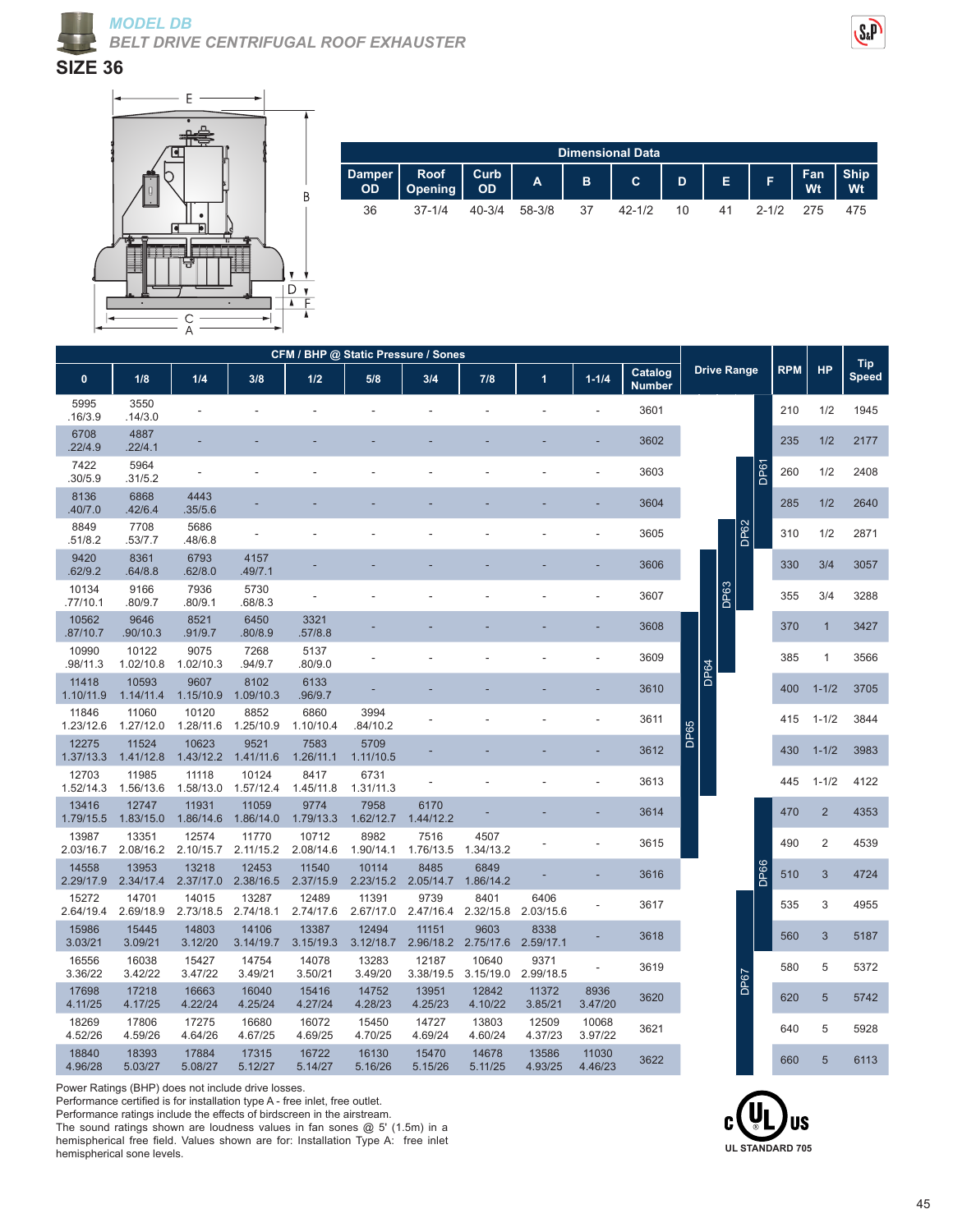





| <b>Dimensional Data</b> |                                                                                  |          |    |        |    |    |              |  |     |     |  |  |  |
|-------------------------|----------------------------------------------------------------------------------|----------|----|--------|----|----|--------------|--|-----|-----|--|--|--|
| Damper                  | Roof Curb   A   B   C   D   E   F   Fan   Ship   A   B   C   D   E   F   Wt   Wt |          |    |        |    |    |              |  |     |     |  |  |  |
| 48                      | $50 - 1/4$                                                                       | $53-1/4$ | 73 | 40-1/2 | 55 | 10 | 54-5/8 2-1/2 |  | 425 | 700 |  |  |  |

| CFM / BHP @ Static Pressure / Sones |                    |                    |                    |                    |                    |                    |                  |                  |                          |                          |                    |             |             |           |                            |      |
|-------------------------------------|--------------------|--------------------|--------------------|--------------------|--------------------|--------------------|------------------|------------------|--------------------------|--------------------------|--------------------|-------------|-------------|-----------|----------------------------|------|
| $\bf{0}$                            | 1/8                | 1/4                | 3/8                | 1/2                | 5/8                | 3/4                | 7/8              | 1                | $1 - 1/4$                | Catalog<br><b>Number</b> | <b>Drive Range</b> |             | <b>RPM</b>  | <b>HP</b> | <b>Tip</b><br><b>Speed</b> |      |
| 8498<br>22/4.8                      | 4889<br>.20/4.4    |                    |                    |                    |                    |                    |                  |                  |                          | 4201                     |                    |             |             | 180       | 1/2                        | 1966 |
| 9206<br>.28/5.5                     | 6287<br>.28/5.1    |                    |                    |                    |                    |                    |                  |                  |                          | 4202                     |                    |             |             | 195       | 1/2                        | 2129 |
| 9914<br>.35/6.3                     | 7461<br>.36/5.9    |                    |                    |                    |                    |                    |                  |                  |                          | 4203                     |                    |             | <b>DP68</b> | 210       | 1/2                        | 2293 |
| 10622<br>.43/7.1                    | 8475<br>.45/6.8    |                    |                    |                    |                    |                    |                  |                  |                          | 4204                     |                    |             | DP69        | 225       | 1/2                        | 2457 |
| 11330<br>.52/7.9                    | 9396<br>.55/7.6    | 4910<br>.40/7.4    |                    |                    |                    |                    |                  |                  |                          | 4205                     |                    |             |             | 240       | 1/2                        | 2621 |
| 12275<br>.66/9.0                    | 10579<br>.70/8.8   | 7451<br>.62/8.6    |                    |                    |                    |                    |                  |                  |                          | 4206                     |                    | <b>DP70</b> |             | 260       | 3/4                        | 2839 |
| 12983<br>.78/9.8                    | 11450<br>.83/9.5   | 8825<br>.78/9.2    |                    |                    |                    |                    |                  |                  |                          | 4207                     |                    |             |             | 275       | 3/4                        | 3003 |
| 13691<br>.92/10.5                   | 12288<br>.97/10.2  | 10034<br>.94/9.9   | 4980<br>.63/9.8    |                    |                    |                    |                  |                  |                          | 4208                     |                    |             |             | 290       | $\mathbf{1}$               | 3167 |
| 14399<br>1.07/11.4                  | 13101<br>1.12/11.0 | 11116<br>1.12/10.7 | 7740<br>.95/10.5   |                    |                    |                    |                  |                  |                          | 4209                     | DP71               |             |             | 305       | 1                          | 3331 |
| 15343<br>1.29/12.7                  | 14142<br>1.35/12.3 | 12411<br>1.36/11.9 | 9744<br>1.25/11.7  |                    |                    |                    |                  |                  |                          | 4210                     |                    |             |             | 325       | $1 - 1/2$                  | 3549 |
| 16051<br>1.48/13.6                  | 14909<br>1.54/13.2 | 13323<br>1.56/12.9 | 11079<br>1.48/12.6 | 7073<br>1.16/12.6  |                    |                    |                  |                  |                          | 4211                     |                    |             |             | 340       | $1 - 1/2$                  | 3713 |
| 16760<br>1.68/14.6                  | 15670<br>1.75/14.3 | 14209<br>1.78/13.9 | 12276<br>1.73/13.6 | 9251<br>1.51/13.5  |                    |                    |                  |                  |                          | 4212                     | <b>DP72</b>        |             |             | 355       | $\overline{2}$             | 3877 |
| 17468<br>1.91/15.7                  | 16424<br>1.97/15.4 | 15097<br>2.01/15.1 | 13368<br>1.99/14.7 | 10756<br>1.81/14.6 |                    |                    |                  |                  |                          | 4213                     |                    |             |             | 370       | $\overline{2}$             | 4040 |
| 17940<br>2.07/16.4                  | 16925<br>2.13/16.0 | 15681<br>2.18/15.8 | 14051<br>2.17/15.5 | 11690<br>2.02/15.4 | 7879<br>1.61/15.3  |                    |                  |                  |                          | 4214                     |                    |             | <b>DP73</b> | 380       | $\overline{2}$             | 4150 |
| 18884<br>2.41/17.7                  | 17921<br>2.47/17.5 | 16818<br>2.54/17.2 | 15321<br>2.54/16.9 | 13399<br>2.44/16.7 | 10674<br>2.19/16.6 |                    |                  |                  | $\overline{\phantom{a}}$ | 4215                     |                    |             |             | 400       | 3                          | 4368 |
| 20064<br>2.89/19.6                  | 19158<br>2.96/19.4 | 18187<br>3.04/19.1 | 16827<br>3.05/18.9 | 15279<br>3.01/18.6 | 13084<br>2.82/18.5 | 10122<br>2.46/18.5 |                  |                  |                          | 4216                     |                    |             |             | 425       | $\mathbf{3}$               | 4641 |
| 20536<br>3.10/20                    | 19650<br>3.17/20   | 18722<br>3.26/19.9 | 17415<br>3.27/19.7 | 15970<br>3.25/19.4 | 13969<br>3.08/19.3 | 11354<br>2.79/19.2 |                  |                  |                          | 4217                     |                    |             |             | 435       | 5                          | 4750 |
| 21245<br>3.43/22                    | 20388<br>3.50/21   | 19503<br>3.59/21   | 18303<br>3.62/21   | 16950<br>3.61/21   | 15203<br>3.49/21   | 12874<br>3.23/20   | 9401<br>2.69/20  |                  |                          | 4218                     |                    |             | <b>DP74</b> | 450       | 5                          | 4914 |
| 21953<br>3.78/23                    | 21123<br>3.85/23   | 20276<br>3.95/22   | 19182<br>4.00/22   | 17883<br>3.99/22   | 16350<br>3.91/22   | 14281<br>3.69/22   | 11720<br>3.34/22 |                  |                          | 4219                     |                    |             |             | 465       | 5                          | 5078 |
| 22897<br>4.29/24                    | 22101<br>4.36/24   | 21297<br>4.47/24   | 20323<br>4.53/24   | 19089<br>4.53/24   | 17764<br>4.50/24   | 16014<br>4.33/23   | 13804<br>4.04/23 | 10779<br>3.51/23 |                          | 4220                     |                    |             |             | 485       | $5\phantom{.0}$            | 5296 |
| 23605<br>4.71/26                    | 22832<br>4.78/26   | 22057<br>4.88/25   | 21158<br>4.96/25   | 19975<br>4.96/25   | 18753<br>4.95/25   | 17204<br>4.82/25   | 15217<br>4.57/25 | 12857<br>4.20/25 |                          | 4221                     |                    |             |             | 500       | 5                          | 5460 |
| 23841<br>4.85/26                    | 23076<br>4.92/26   | 22309<br>5.02/26   | 21432<br>5.11/26   | 20267<br>5.11/25   | 19070<br>5.11/25   | 17584<br>4.99/25   | 15675<br>4.75/25 | 13399<br>4.40/25 |                          | 4222                     |                    |             |             | 505       | $5\phantom{.0}$            | 5515 |

Power Ratings (BHP) does not include drive losses.

Performance certified is for installation type A - free inlet, free outlet.

Performance ratings include the effects of birdscreen in the airstream.

The sound ratings shown are loudness values in fan sones @ 5' (1.5m) in a hemispherical free field. Values shown are for: Installation Type A: free inlet hemispherical sone levels.